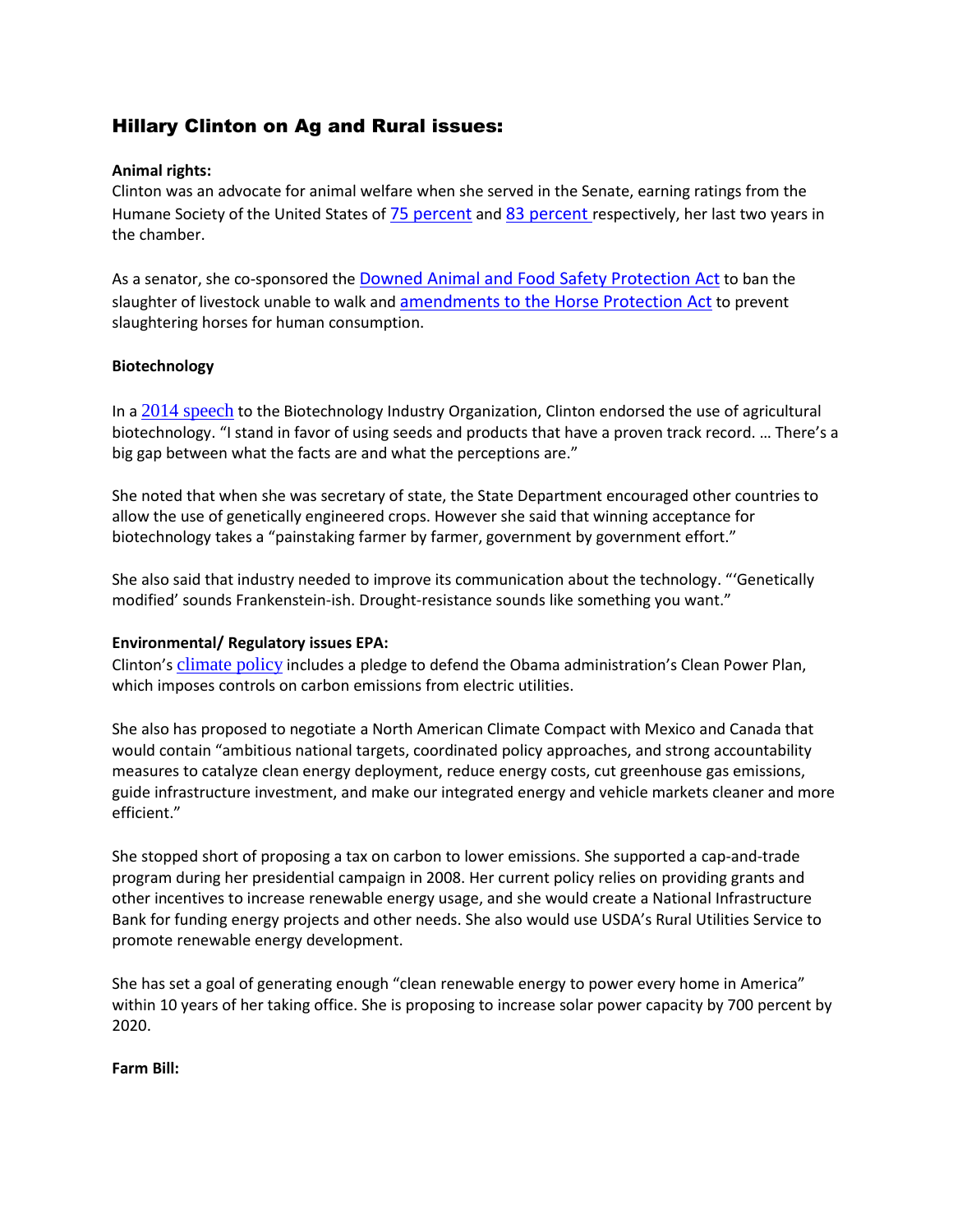Clinton voted for the final version of the  $2002$  farm bill and voted to override a presidential veto of the 2008 [legislation](http://www.senate.gov/legislative/LIS/roll_call_lists/roll_call_vote_cfm.cfm?congress=110&session=2&vote=00140). (She did not vote on the 2008 farm bill conference report.) During debate on the 2002 bill, she was also part of an informal group of eastern senators known as the [Eggplant](http://www.nytimes.com/2001/11/12/opinion/the-eggplant-rebellion.html) Caucus that advocated for reform of farm programs. The senators pushed to expand farm [program](http://www.iatp.org/news/eggplant-caucus-cultivates-support) benefits beyond traditional Midwestern and southern row crops.

Clinton, who was campaigning for president at the time, said the [2008](http://www.presidency.ucsb.edu/ws/?pid=93107) farm bill would help to revitalize rural America, provide a safety net for our family farms, and bolster nutrition programs for needy families across the country. The bill includes new reforms to farm subsidies, along with disaster relief, country of origin labeling, support for renewable energy advances and resources to deploy broadband in rural areas.

Clinton's rural [development](https://www.hillaryclinton.com/issues/rural-communities/) policy would build off farm bill programs and includes increased funding for beginning farmers and local food production. According to her campaign, Clinton is pledging to expand funding for the Beginning Farmer and Rancher Development program as well as the Farmers Market Promotion Program and the Local Food Promotion Program to expand food hubs, farmers markets and encourage direct sales to local schools, hospitals, retailers and wholesalers. She also will "ensure the definition of 'actively engaged' in production agriculture is not overly broad and subject to abuse."

The campaign also promises to "fully fund a program that provides assistance to producers who conserve and improve natural resources on their farms," a reference to the Environmental Quality Incentives Program, and to double loan guarantees for bio-based products.

#### **Immigration and labor:**

As a senator in 2007 she cosponsored the Agricultural Job [Opportunities,](http://www.immigrationpolicy.org/just-facts/summary-agjobs-agricultural-job-opportunities-benefits-and-security-act-2007) Benefits and Security [AgJOBS\)](http://www.immigrationpolicy.org/just-facts/summary-agjobs-agricultural-job-opportunities-benefits-and-security-act-2007) Act, which would have streamlined and expanded the H-2A agricultural visa program and allowed farmworkers who are in the country illegally to become permanent residents through continued agricultural work. The H-2A program

Clinton supports President Obama's DACA and DAPA programs that would defer action against some children and adults who are in the country illegally. She wants to allow illegal immigrants to qualify for health insurance via the Affordable Care Act exchanges. She also supports providing illegal immigrants with a path to citizenship.

"As president, Hillary will fight for comprehensive immigration reform that provides a full and equal path to citizenship, treats every person with dignity, upholds the rule of law, protects our borders and national security, and brings millions of hardworking people into the formal economy." - [campaign](https://www.hillaryclinton.com/issues/immigration-reform/) policy [statement.](https://www.hillaryclinton.com/issues/immigration-reform/)

## **RFS:**

Clinton supports the Renewable Fuel Standard.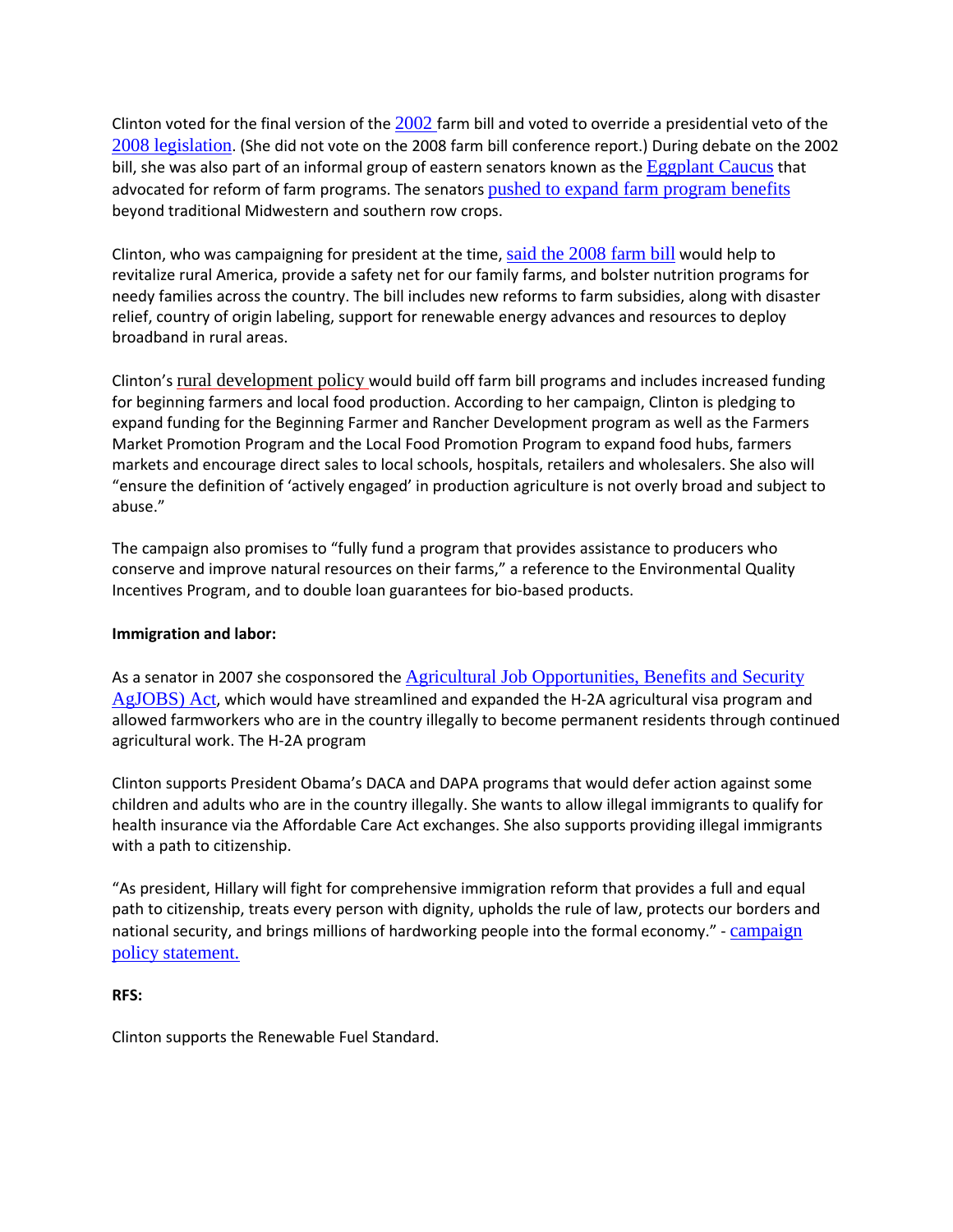"The Renewable Fuel Standard can continue to be a powerful tool to spur the development of advanced biofuels and expand the overall contribution that renewable fuels make to our national fuel supply," Clinton wrote in a guest [editorial](http://www.thegazette.com/subject/opinion/guest-columnists/clinton-invest-in-rural-clean-energy-20150528).

"But we also can't ignore significant changes to the energy landscape since the RFS was expanded in 2007. We have to get the RFS back on track in a way that provides investors with the certainty they need, protects consumers, improves access to E15, E85, and biodiesel blends, and effectively drives the development of cellulosic and other advanced biofuels."

She would create a Strategic Energy Fund that would provide \$50 billion for research, development and deployment of renewable energy, energy efficiency, ethanol, and other homegrown biofuels.

#### **Rural development**

Clinton's rural [policy](https://www.hillaryclinton.com/issues/rural-communities/) calls for increased funding for beginning farmers and local food production. "Hillary will increase funding to support the next generation of farmers and ranchers, invest in expanding local food markets and regional food systems, and provide a focused safety net to assist family operations that truly need support during challenging times."

#### **Trade:**

Clinton opposes the Trans-Pacific Partnership. She said it didn't include [acceptable](http://www.agri-pulse.com/Clinton-opposes-TPP-10072015----.asp) provisions to combat currency manipulation, and that pharmaceutical companies would unfairly gain from the agreement at the expense of consumers.

"I have said from the very beginning that we had to have a trade agreement that would create good American jobs, raise wages and advance our national security. I still believe that's the high bar we have to meet," she said.

#### **Taxes:**

She has pledged not to raise taxes on families making under \$200,000 a year. "Because I don't think we should be imposing new big programs that are going to raise middle class families' taxes," she said during the third [Democratic](http://www.cbsnews.com/news/democratic-debate-transcript-clinton-sanders-omalley-in-new-hampshire/) debate in December 2015. 'We just heard that most families haven't had a wage increase since 2001. Since, you know, the end of the last Clinton administration when incomes did go up for everybody."

She has proposed increasing taxes on investors. Short-term gains of one to two years would be taxed at 39.6 percent, according to the Tax [Foundation](http://taxfoundation.org/blog/details-hillary-clinton-s-capital-gains-tax-proposal). Gains of two to three years would be taxed at 36 percent. The rate would gradually fall to 20 percent on gains of six years or more. Under current law, gains on the sale of assets held more than a year are taxed at 20 percent.

As a senator, Clinton voted against then-President George W. Bush tax cuts in 2001. The legislation lowered all tax rates for individuals, with the top rate dropping from 39.6 percent to 35 percent

In 2005, she voted yes on extending the first round of Bush tax cuts in 2011, some of which were set to expire. While not in favor of the tax cuts for the wealthy and the reduction in the top rate for qualified